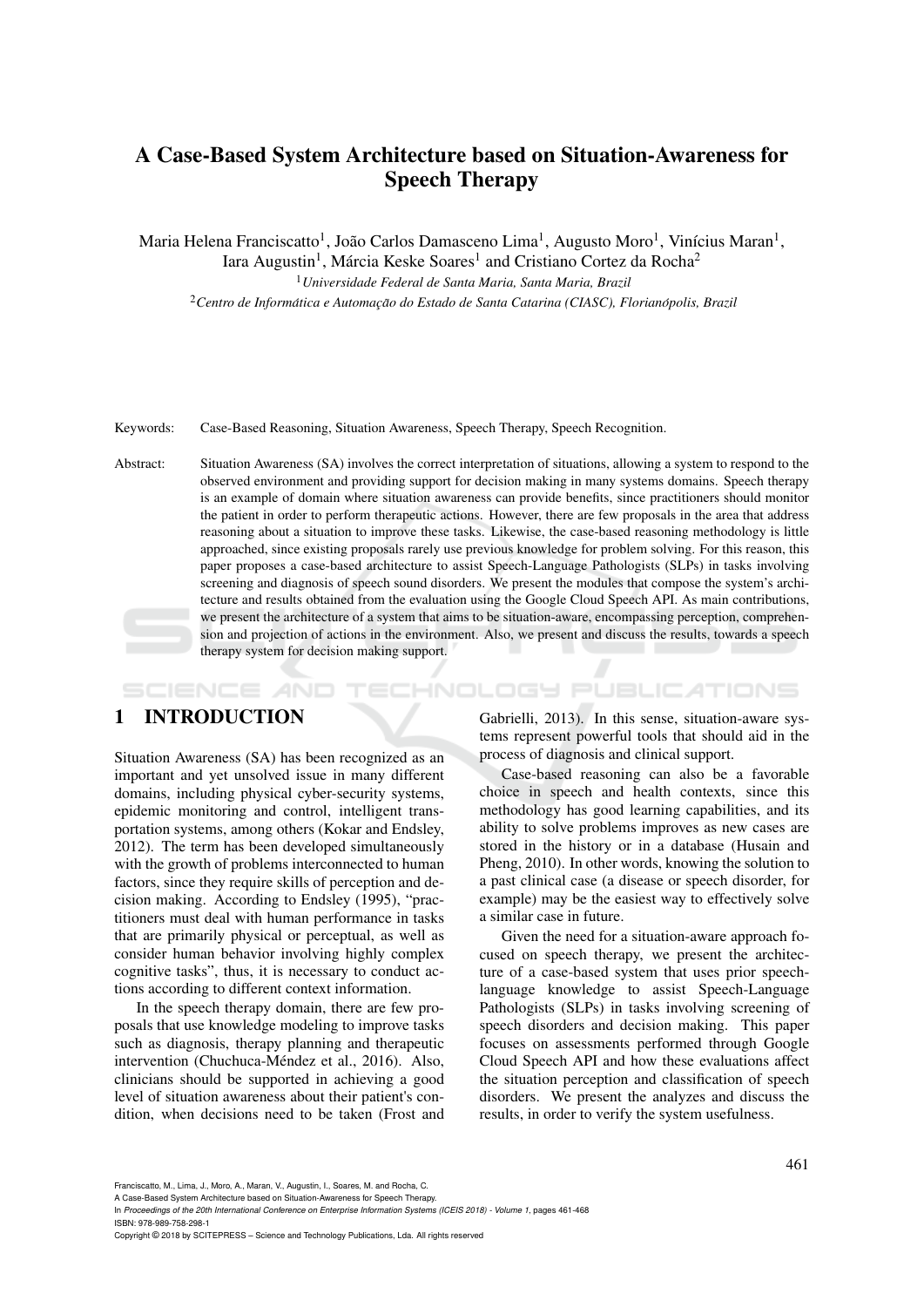The present paper is structured as follows. In the next section we present concepts that cover Situation Awareness and Case-Based Reasoning, as well as researches that make use of these concepts. In Section 3 we present our approach of case-based system and assessments performed with Google Cloud Speech API. We discuss the results in Section 4 and conclude with our remarks in Section 5.

# 2 BACKGROUND

### 2.1 Case-Based Reasoning

Case-Based Reasoning (CBR) describes a methodology coming from the area of Artificial Intelligence that draws on human reasoning for problem solving. The classic definition is given by Riesbeck and Schank (1989), who point out that "a case-based reasoning solves problems using or adapting solutions to old problems"; that is, a new problem is solved by finding a similar past case, and reusing the information and knowledge of this case in the new problematic situation (Aamodt and Plaza, 1994).

The CBR methodology is commonly described by a cycle of four activities: *retrieving* cases that resemble the description of the problem, *reusing* an existing solution for a similar case, *reviewing* this solution in order to meet the new problem, and *retaining* this solution once it has been confirmed (Watson, 1999).

Case-based reasoning is often used in the exploration of medical or health contexts, where symptoms represent the problem, and diagnosis and treatment are the solution to the problem (Begum et al., 2011). We can mention, for example, the proposal of Husain and Pheng (2010), that addressed the development of a recommendation system for therapy and well-being using hybrid CBR. In the same way, Lee and Kim (2015) proposed a recommendation system that applies CBR for immediate medical services in a cloud computing environment.

#### 2.2 Situation-Awareness

Situation Awareness is a term that expresses "the perception of the elements of the environment within a volume of time and space, the understanding of its meaning and projection of its effects in the near future" (Endsley, 1995). This definition suggests that through situation awareness, applications and systems are able to understand surrounding events and design actions that can offer benefits to human life, from the simple task of providing a personalized service to effective action in risk scenarios.

Situation perception is a critical component for successful actions in complex and dynamic systems, where a poorly planned action may lead to serious results (Oosthuizen and Pretorius, 2015). Thus, situation-aware systems, in addition to dealing with data complexity, must understand contexts and relationships in order to exercise control over situations. Endsley (1995) proposed a model of situation awareness based on three stages: perception, comprehension and projection. In other words, a system is aware of a situation when it gets *perception* about the environment around it, *comprehension* of existing relationships and when it provides *projection* of actions in accordance with the current situation.

### 2.3 Related Work

Salfinger, Reschitzegger and Schwinger (2013) presented a series of criteria based on components of situation-aware systems that refer to the ability of systems to establish or obtain situation awareness as well as maintain SA over time. According to the authors, in order to obtain SA we must consider input data, domain model, situation assessment and action support provided by the system. Likewise, in order to maintain SA, the following items must be considered: capturing and tracking evolution of situations, projection, incorporation of contextual information, incompleteness and inconsistency of data, SA adaptation, system tuning, knowledge base, incorporation of human intelligence, personalization, explanation and exploration. These criteria were used by Salfinger, Reschitzegger and Schwinger (2013) to analyze approaches in different application domains, including road traffic, maritime surveillance, driver-assistance and airspace monitoring. In the speech therapy domain, we can also use the obtaining and maintaining criteria to analyze and compare approaches, since SA must be explored to face the challenges found in traditional therapy and provide support to SLPs. Thus, a great variety of systems and automatic approaches have been proposed.

Robles-Bykbaev et al. (2016) presented a specialist system for automatic generation of therapeutic guidelines. The specialist system is able to select and suggest the best activities or intervention strategies for a specific patient profile, based on their abilities, limitations and needs. Abad et al. (2013) proposed an automatic speech recognition technology based on a hybrid recognizer, intended for patients with aphasia. Parnandi et al. (2015) presented a system for speech therapy remote administration for children with apraxia of speech, where the SLP can assign the exercises remotely. EchoWear (Dubey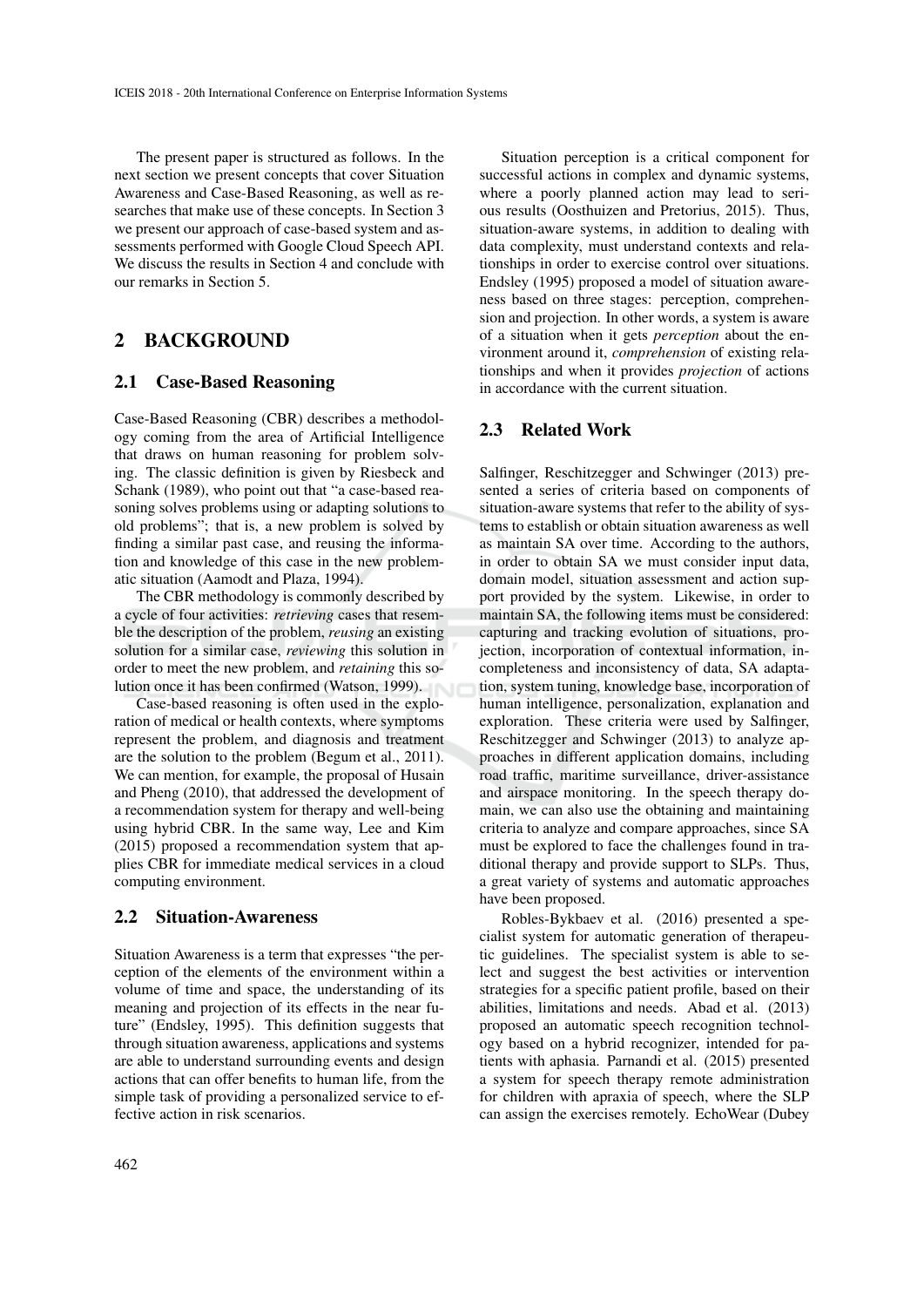|                        |                                           | Explanation<br>Exploration<br>and                    | yes                            | yes                                                                              | yes                                                                | yes                     | partially                                             | yes                                                                         | partially                     | yes                         | yes                     | partially               |           |
|------------------------|-------------------------------------------|------------------------------------------------------|--------------------------------|----------------------------------------------------------------------------------|--------------------------------------------------------------------|-------------------------|-------------------------------------------------------|-----------------------------------------------------------------------------|-------------------------------|-----------------------------|-------------------------|-------------------------|-----------|
|                        | Usage Evolution                           | Persona-<br>lization                                 | $\mathbf{S}$                   | $\mathbf{S}$                                                                     | yes                                                                | $\mathbf{R}$            | $\mathbf{a}$                                          | yes                                                                         | $\mathbf{R}$                  | yes                         | $\mathbf{S}$            | $\mathbf{S}$            |           |
|                        |                                           | Incorporating<br>Intelligence<br>Human               | yes                            | yes                                                                              | yes                                                                | partially               | $\mathsf B$                                           | yes                                                                         | partially                     | partially                   | partially               | yes                     |           |
|                        | <b>System Evolution</b><br>Maintaining SA | Knowledge<br>Base                                    | yes                            | yes                                                                              | yes                                                                | $\mathbf{R}$            | yes                                                   | yes                                                                         | yes                           | $\mathbf{e}$                | yes                     | yes                     |           |
|                        |                                           | System<br>Tuning                                     | $\mathbf{a}$                   | partially                                                                        | $\overline{\mathbf{a}}$                                            | $\overline{\mathbf{n}}$ | $\overline{\mathbf{a}}$                               | no                                                                          | $\mathbf{a}$                  | $\overline{\mathbf{n}}$     | partially               | $\overline{\mathbf{n}}$ |           |
|                        |                                           | SA<br>Adaptation                                     | $\mathbf{a}$                   | yes                                                                              | yes                                                                | yes                     | yes                                                   | yes                                                                         | $\mathbf{a}$                  | yes                         | yes                     | yes                     |           |
|                        |                                           | and Inconsistency<br>Incompleteness                  | $\overline{\mathbf{n}}$        | partially                                                                        | yes                                                                | partially               | yes                                                   | yes                                                                         | partially                     | yes                         | yes                     | yes                     |           |
| IEN(<br>$\equiv$<br>50 | <b>Environment Evolution</b>              | Information<br>Contextual                            | ${\it yes}$                    | yes                                                                              | $\mathbf{a}$                                                       | $\overline{\mathbf{n}}$ | yes                                                   | yes                                                                         | $\overline{\mathbf{a}}$       | $\mathbf{a}$                | $\overline{\mathbf{n}}$ | yes                     |           |
|                        |                                           | Projection<br>Capturing and<br>Tracking<br>Evolution | yes                            | $\mathbf{R}$                                                                     | $\mathbf{R}$                                                       | $\mathbf{R}$            | partially                                             | yes                                                                         | $\mathbf{e}$                  | $\mathsf{B}$                | $\mathsf B$             | $\mathbf{R}$            | .IC<br>ЕL |
|                        |                                           |                                                      | partially                      | yes                                                                              | yes                                                                | yes                     | partially                                             | yes                                                                         | $\overline{\mathbf{a}}$       | no                          | $\overline{\mathbf{n}}$ | partially               |           |
|                        |                                           | Action<br>Support                                    | yes                            | $\mathbf{R}$                                                                     | $\mathbf{e}$                                                       | $\mathbf{B}$            | $\mathsf{a}$                                          | yes                                                                         | $\mathsf{m}$                  | $\mathbf{B}$                | $\rm ^{\rm o}$          | $\mathbf{S}$            |           |
|                        | Gaining \$                                | Assessment<br>Situation                              | $Onology +rules$               | $\begin{array}{c} \mbox{Hybrid recognition}\\ \mbox{(HMM+MLP)} \end{array}$<br>ē | HMM decoder.<br>SVM, MLP and<br>MaxEnt classifiers<br>CLIP and SQM | computation             | Language models,<br>Machine Learning<br>and $\rm NLP$ | Fuzzy Logic                                                                 | TW and kNN<br>algorithms<br>≏ | SVM and KDE<br>Naive Bayes, | ANNs and SVM            | HMM decoder<br>HNN and  |           |
|                        |                                           | Domain<br>Model                                      | yes                            | yes                                                                              | yes                                                                | yes                     | $\mathbf{e}$                                          | yes                                                                         | yes                           | $\mathbf{S}$                | $ \tilde{\mathbf{g}} $  | yes                     |           |
|                        |                                           | Input Data                                           | Heterogeneous                  | Heterogeneous                                                                    | Homogeneous                                                        | Homogeneous             | Heterogeneous                                         | Heterogeneous                                                               | Homogeneous                   | Heterogeneous               | Homogeneous             | Homogeneous             |           |
|                        |                                           | Approach                                             | Robles-Bykbaev<br>et al., 2016 | Abad et al., 2013                                                                | Parnandi et al., 2015                                              | Dubey et al., 2015      | Gabani et al., 2011                                   | Schipor, Pentiuc<br>and Schipor, 2010<br>Grzybowska and<br>Klaczynski, 2014 |                               | Grossinho et al., 2016      | Iliya and Neri, 2016    | Ward et al., 2016       |           |

Table 1: Evaluation of related work according to SA criteria proposed by Salfinger, Retschitzegger and Schwinger (2013).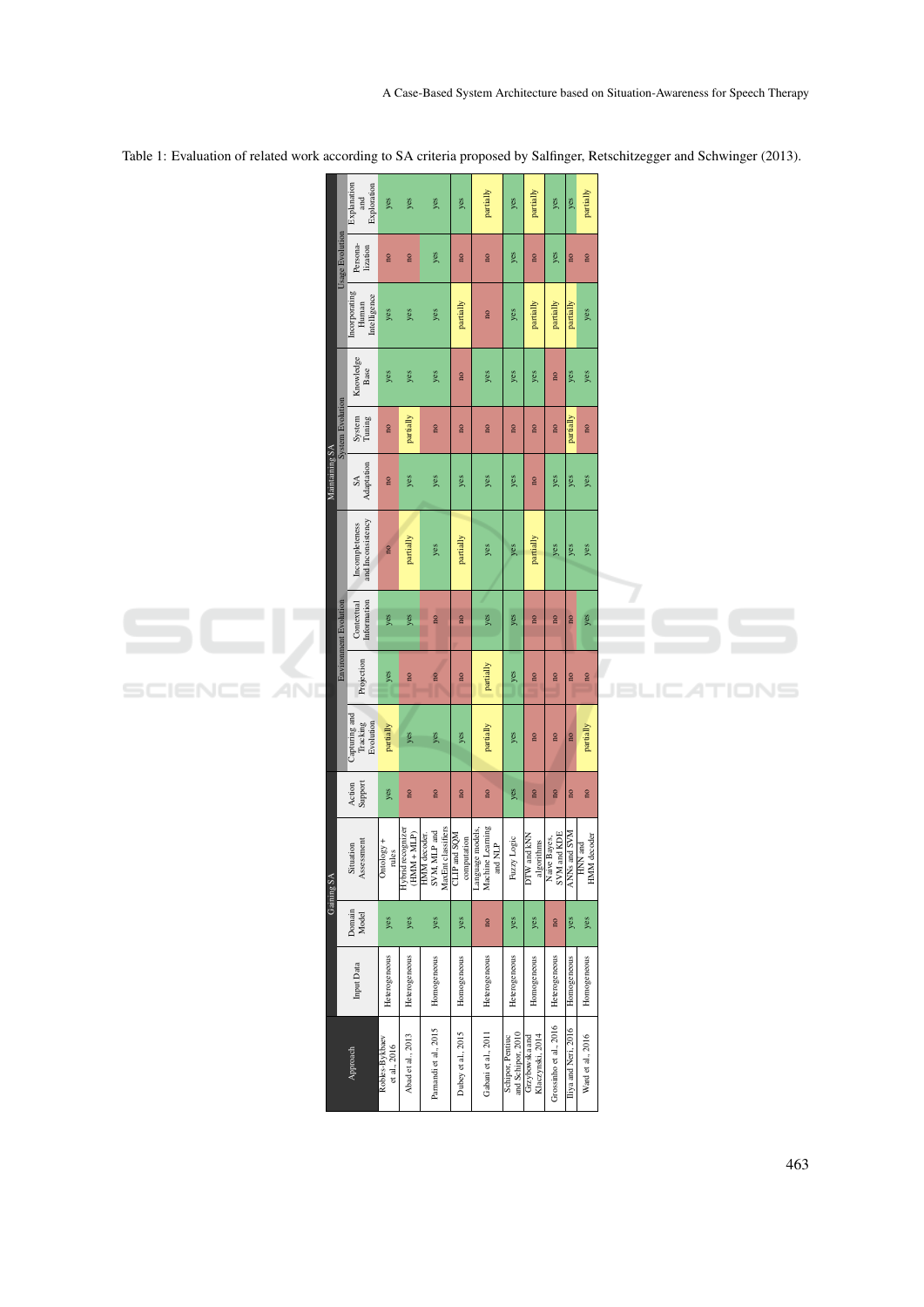et al., 2015) represents another speech therapy system, a smartwatch-based proposal for remotely monitoring speech exercises as prescribed by an SLP. Gabani et al. (2011) explored the use of an automated method to analyze children's narratives in order to identify the presence or absence of language impairment. Schipor, Pentiuc and Schipor (2010) proposed a CBST system (Computer Based Speech Training) based on a therapeutic guide, in order to facilitate the SLP's evaluation and support the therapeutic intervention. Gzrybowska and Klaczynski (2014) presented a software program that uses Automatic Speech Recognition (ASR) technology to identify the speaker's identity. The proposal aims to verify if the articulated sound is the same as the previously recorded models. Grossinho et al. (2016) proposed a phoneme recognition solution for an interactive speech therapy environment. Iliya and Neri (2016) pointed out the need to detect and isolate some parts of speech, so they presented a technique based on neural system to segment speech utterances, where two segmentation models were developed and compared for detecting and identifying sections of disordered speech signals. Finally, Ward et al. (2016) developed a proof-of-concept system based on specialized SLP knowledge to identify and evaluate phonological error patterns in children's speech. An overview of the criteria supported by related work is presented in Table 1.

# 3 A CASE-BASED SYSTEM FOR SPEECH THERAPY BASED ON SA

### 3.1 System Architecture

As seen previously, traditional speech therapy presents some obstacles which include, mainly, the lack of specialists in the area and the difficulty of performing adequate patient monitoring. We believe that a situation-aware approach can mitigate these issues, thus the proposed system aims to integrate aspects of the SA Model (Endsley, 1995): Perception, Comprehension and Projection levels.

The first level, *Perception*, is achieved through the collection of speech signals during image naming tasks. In this way, the system is aware of elements in the environment and their current states, evaluating their relevance to decision-making. The *Comprehension* capability should be achieved through assessment tasks performed with Google Cloud Speech API and CMUSphinx (tools for speech recognition). A team composed by speech therapists should pro-

vide guidance in this step, collaborating for the understanding of data that may indicate the presence of speech disorders. Also, along the CBR cycle, we aim to increase the system's Comprehension level, basing its actions according to previously diagnosed cases. Lastly, the *Projection* level, should be achieved from the identification and understanding of the patient's situation. Thus, therapists can be supported in the decision-making process, since the case-based system should identify the best solution to deal with a situation and recommend it to the professional.



Figure 1: System's architecture.

In order to provide Perception, Comprehension and Projection capabilities, the proposed system architecture consists of two main modules (see Figure 1):

• Mobile device: responsible for collecting speech data from the target audience (children aged 3 to 8 years and 11 months) and processing it using two specific tools: Google Cloud Speech and CMUSphinx. The Google Cloud Speech API is used as initial assessment technique, making sure that the collected data is suitable for training acoustic models. The CMUSphinx, in turn, is a public domain software package for implementing automatic speech recognition (ASR) systems (Oliveira et al., 2012). In our proposal, this tool should perform acoustic training, thus, from the input data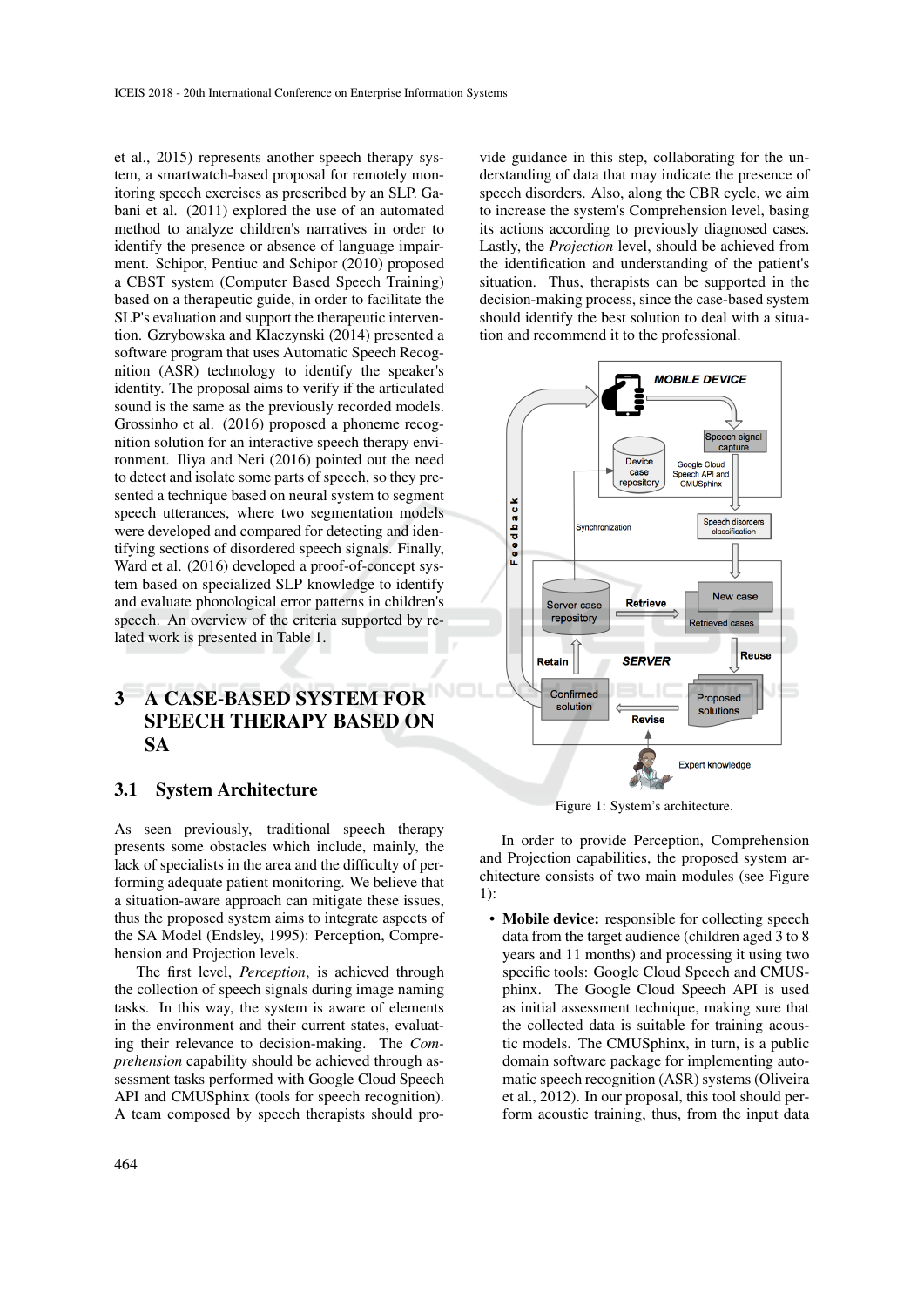of a patient, it is possible to classify him/her as a healthy individual or individual with speech disorder.

• Server: the server is responsible for taking each patient evaluation analyzed in the previous module as input for Case-Based Reasoning. In other words, the previously classified pronunciation becomes a new case in the server domain, which applies the CBR methodology. Cases that are similar to the new case are retrieved from the repository in order to reuse an existing solution. The solution is reviewed in order to verify if it fits in the new case and, if this solution is confirmed (with speech therapist assistance in the review stage), it is maintained. Thus, the case given as input in the CBR cycle may result in a normal case or a speech disorder case. Considering the last possibility, the system should provide action support to the therapist, indicating what measures can be taken according to the patient's situation. At the end of the whole process, the analyzed case is stored. Synchronization occurs between the server repository and the device repository, so that the knowledge base always remains current with new case data.

# 3.2 Process of Speech Disorder **Assessment**

The Google Cloud Speech API performs speech recognition by converting audio to text through machine learning technology. More specifically, the tool applies advanced neural network models and it is capable of performing voice transcriptions in a wide variety of languages. Since the API is a simple way for developers to integrate speech recognition capabilities in their applications (Ballinger et al., 2010), recent researches have used this technology in their methodologies. We can mention, for example, the proposal of Mohamed, Hassanin and Othman (2014), which addressed an educational environment for blind and handicapped people.

In the present paper, we specifically focus our efforts on assessing whether the Google Cloud Speech API (integrated in the first module of the architecture) is adequate for conducting initial speech-language assessments, since the evaluations aim to classify patients as individuals with speech disorders or healthy individuals. The process of speech disorder classification used in the first module of the architecture is demonstrated in Figure 2.

A set of 20 target words in Brazilian Portuguese was selected by a team of speech therapists from the Universidade Federal de Santa Maria (Brazil) in order to assess children's pronunciation skills. This team of



Figure 2: Process of speech disorder classification, used in the architecture.

SLPs performed a series of speech evaluations, which consisted of naming tasks. In these naming tasks, the child was presented to an image (referring to a target word) and should pronounce the word corresponding to this visual stimulus. At the end of each speech evaluation, feedback was given to the SLP through the mobile device, stating whether the child's pronunciation was correct or incorrect, along with the transcript of what was understood by the API (see Figure 3). In total, 31.752 evaluations were performed with 1.362 children aged 3 to 8 years and 11 months.



Figure 3: Screenshots of the mobile application performing speech assessments with Google Cloud Speech API (incorrect and correct pronunciation feedback from the word corresponding to the English word "house").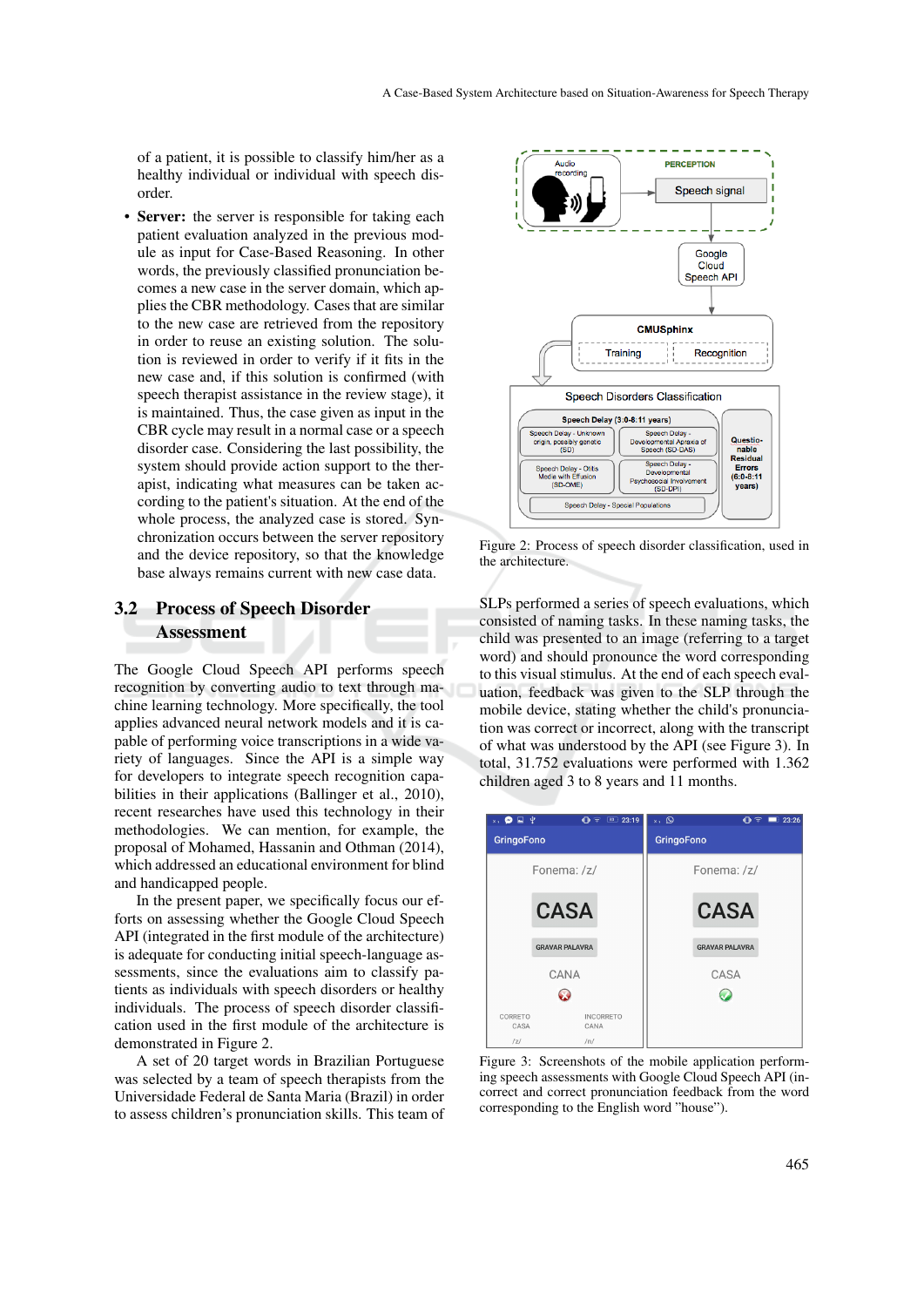The speech signals collected from each naming task via mobile device were processed by Google Cloud Speech tool. A file was generated containing the speech data of each child and associated metadata (personal and contextual information of the individual, as well as the transcripts of each audio) for specialist's use. The results obtained from our analyzes are discussed in the next section.

# 4 DISCUSSION OF RESULTS

From a total of 31.752 evaluations performed, the architecture, using Google Cloud Speech, returned a transcript result to 11.641 of them. For the rest of the evaluations (20.111), the tool was not able to understand the spoken sentence. Table 2 shows the results obtained from the 11.641 cases in which there was a response from the API used. We consider, for each target word:

- GCS1SLP1: Number of evaluations in which Google Cloud Speech considered the pronunciation *correct* (1) and the SLP considered it *correct* (1).
- GCS1SLP0: Number of evaluations in which Google Cloud Speech considered the pronunciation *correct* (1) and the SLP considered it *incorrect* (0).
- GCS0SLP1: Number of evaluations in which Google Cloud Speech considered the pronunciation *incorrect* (0) and the SLP considered it *correct* (1).
- GCS0SLP0: Number of evaluations in which Google Cloud Speech considered the pronunciation *incorrect* (0) and the SLP considered it *incorrect* (0).

We considered a Concordance Rate (CR) composed of cases in which the Google Cloud Speech API and the SLP considered the child's pronunciation as *correct* added to the cases in which both considered the pronunciation as *incorrect*. Thus, we have  $CR =$ GCS1SLP1 + GCS0SLP0. Likewise, we established a Discordance Rate (DR) composed of cases in which the API and the SLP considered different results for the analyzed pronunciation, so that  $\mathbf{DR} = \mathbf{GCS1SLP0}$ + GCS0SLP1.

As shown in Figure 4, from the 11.641 evaluations in which the Speech API returned a transcription result, CR reached 39,41% of the cases, showing concordance between the therapist and the API, while there was a DR in 60,59% of the cases. We can observe that the cases in which the child's pronunciation was considered *incorrect* by the API and *correct* by the therapist (GCS0SLP1) reached the highest percentage among the comparative: 56,90%. We believe that this high score is due to the low sound quality, since there was no adjustment or modification on the speech signal before the processing stage. Also, it can be observed that the Discordance Rate reached a very high value (greater than 50%), demonstrating that the majority of responses from the API do not coincide with the answers given by the SLP responsible for the pronunciation assessments. These results indicate, therefore, that the Google Cloud Speech is not the most indicated tool for speech-language screening tasks, since it did not reached the expected CR rate.



Figure 4: Percentage of concordance and discordance between GCS API and SLP assessments.

However, it is important to note that the SLPs who participated in the evaluation process considered, in addition to the speech data, contextual information as child's age and region to classify the pronunciation. The justification is that words pronounced with an accent can be considered correct in certain regions and incorrect in others. On the other hand, evaluations with Google Cloud Speech API were performed without contextual information integrated to speech data, indicating that context influences the potential of the API and the values of the calculated rates.

Besides that, we did not apply any preprocessing, filtering or adjustment technique in the collected speech signals, in the same way that we did not use any method to optimize the processing performed by the tool. Thus, even with the low value reached by the CR rate (39.41%), we consider this result very promising. In other words, we believe that CR can reach high values if strategies are included to deal specifically with incomplete, noisy or inconsistent data.

## 5 CONCLUSIONS

In this work, a case-based system was proposed to assist Speech-Language Pathologists in tasks involving screening and diagnosis of speech disorders. Through the literature review, we identified the lack of proposals that cover Case-Based Reasoning for prob-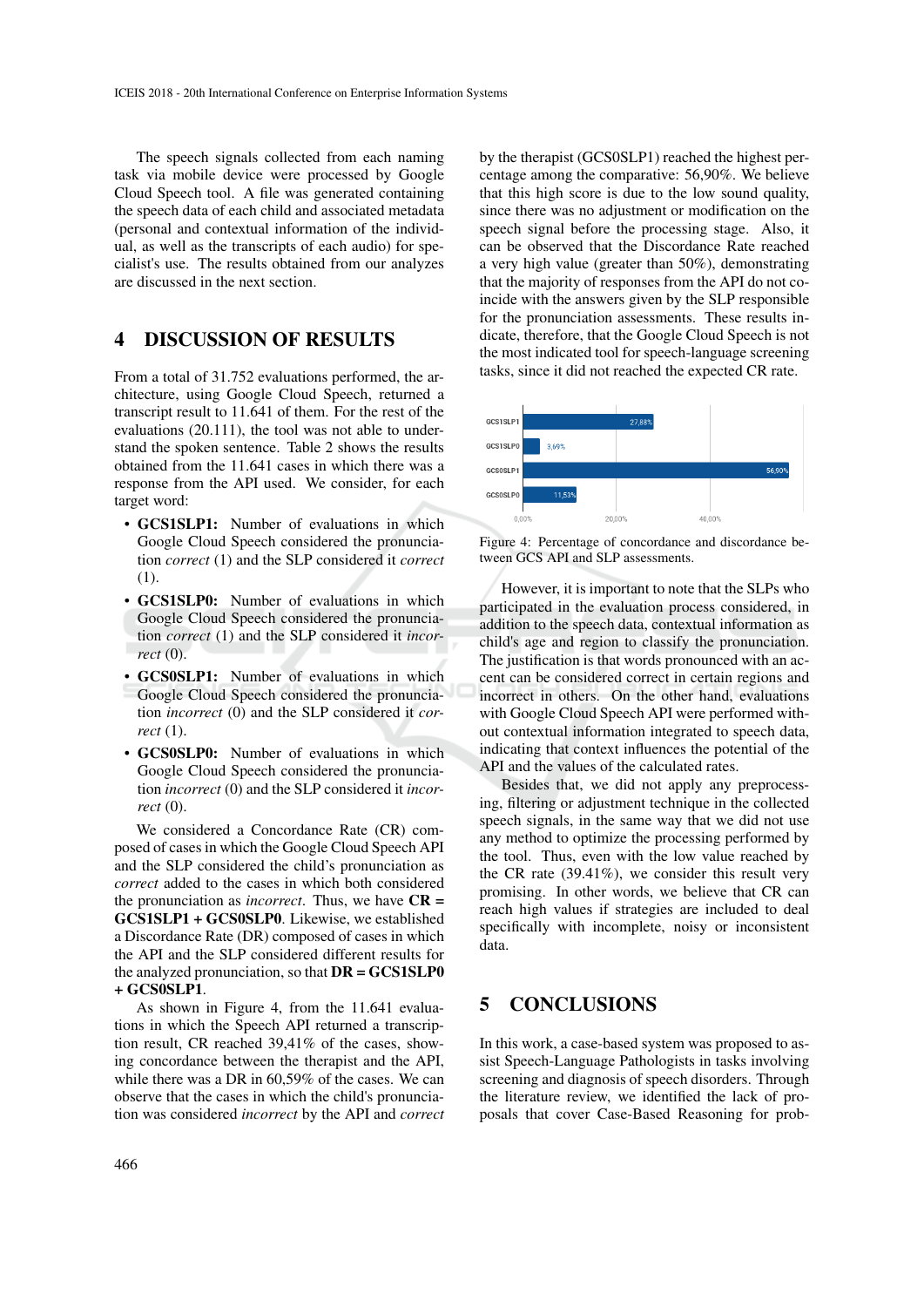| Portuguese word  | <b>English word</b> | <b>Assessments</b> | <b>GCS1SLP1</b>  | <b>GCS1SLP0</b> | <b>GCS0SLP1</b>  | <b>GCS0SLP0</b> |
|------------------|---------------------|--------------------|------------------|-----------------|------------------|-----------------|
| Caminhão         | Truck               | 631                | 310              | 10              | 293              | 18              |
| Cachorro         | Dog                 | 586                | 249              | 21              | 265              | 51              |
| Bebê             | <b>Baby</b>         | 716                | $\overline{271}$ | 5               | 432              | $\overline{8}$  |
| Casa             | House               | 473                | 148              | $\overline{2}$  | 292              | $\overline{31}$ |
| Jacaré           | Alligator           | 616                | 182              | 42              | 294              | 98              |
| Cama             | Bed                 | 462                | 135              | $\overline{3}$  | 309              | $\overline{15}$ |
| Cavalo           | Horse               | 501                | 146              | 6               | 310              | 39              |
| Coelho           | Rabbit              | 499                | 136              | $\overline{6}$  | 306              | $\overline{51}$ |
| Jornal           | Newspaper           | 667                | 174              | 42              | $\overline{311}$ | 140             |
| Cabelo           | Hair                | 797                | 203              | 10              | 547              | 37              |
| Sofá             | Couch               | 394                | 97               | $\overline{2}$  | 261              | 34              |
| <b>Bicicleta</b> | <b>Bicycle</b>      | 543                | 132              | 38              | $\overline{221}$ | 152             |
| Relógio          | Clock               | 462                | 110              | 12              | 246              | 94              |
| Gato             | Cat                 | 454                | 107              | $\overline{3}$  | 313              | $\overline{31}$ |
| Batom            | Lipstick            | 530                | 122              | $\overline{2}$  | 394              | 14              |
| Galinha          | Hen                 | 622                | 142              | 14              | 442              | 24              |
| Cobra            | Snake               | 578                | 130              | $\overline{30}$ | 277              | 141             |
| Microfone        | Microphone          | 831                | 180              | 146             | 224              | 281             |
| Folha            | Leaf                | 554                | 119              | 17              | 382              | 36              |
| Barriga          | <b>Belly</b>        | $\overline{725}$   | 152              | $\overline{18}$ | 507              | 48              |
| <b>TOTAL</b>     |                     | 11641              | 3245             | 429             | 6624             | 1343            |

Table 2: Target words assessments.

lem solving in the speech therapy domain. Also, we pointed out in Section 2 that SA integration is scarce, so we proposed a system that aims to provide perception, understanding and projection in the environment to ensure dynamism and adaptation in a variety of contexts.

We presented the architecture of the proposed system, describing the modules that constitute it. This paper specifically focused on evaluating the performance of Google Cloud Speech API when executing speech recognition, in order to verify if this tool can be used in speech-language assessments in general.

From speech signals collected from a group of 1.362 children aged 3 to 8 years and 11 months performing image naming tasks, Google Cloud Speech API performed assessments and returned feedback to the specialist stating whether the pronunciation was correct or incorrect. These evaluations were compared with the ones made by the SLP, reaching a Concordance Rate (CR) in 39.41% of the evaluations performed. Although it is a low value, this rate represents a promising result, since no preprocessing techniques were applied to the collected audio, and no contextual information was integrated in the evaluation process performed by the API. We believe that these factors directly interfere with the performance of the tool, which can achieve satisfactory rates with the inclusion of optimization techniques.

From these considerations, our future work includes adding an effective data preprocessing phase, in order to perform data filtering and optimization of sound quality. We are currently investigating the

use of Cepstral Mean Normalization (CMN) and Mel-Frequency Cepstral Coefficients (MFCCs) methods for feature extraction operations and noisy data processing. Also, our future work includes testing the performance of other voice recognizers, estimating the SLP's classification through the Google Cloud Speech API, as well as applying the CMUSphinx tool for training and classification of speech disorders. The classified data will be input to the CBR cycle presented in the proposed architecture, which should indicate the appropriate solution based on previous knowledge.

Finally, we conclude that our assessments with Google Cloud Speech presented encouraging results. Through preprocessing strategies, the API can possibly achieve a higher Concordance Rate, so that it can be effectively used as an initial evaluation method before the classification stage foreseen in the architecture. In general, this architecture was designed to integrate capabilities of situation awareness: it should support decision making in speech therapy contexts, recommending the best action to be taken by the therapist according to the identified situation.

## ACKNOWLEDGEMENTS

The authors would like to thank CAPES for partial funding of this research and UFSM/FATEC through project number 041250 - 9.07.0025 (100548).